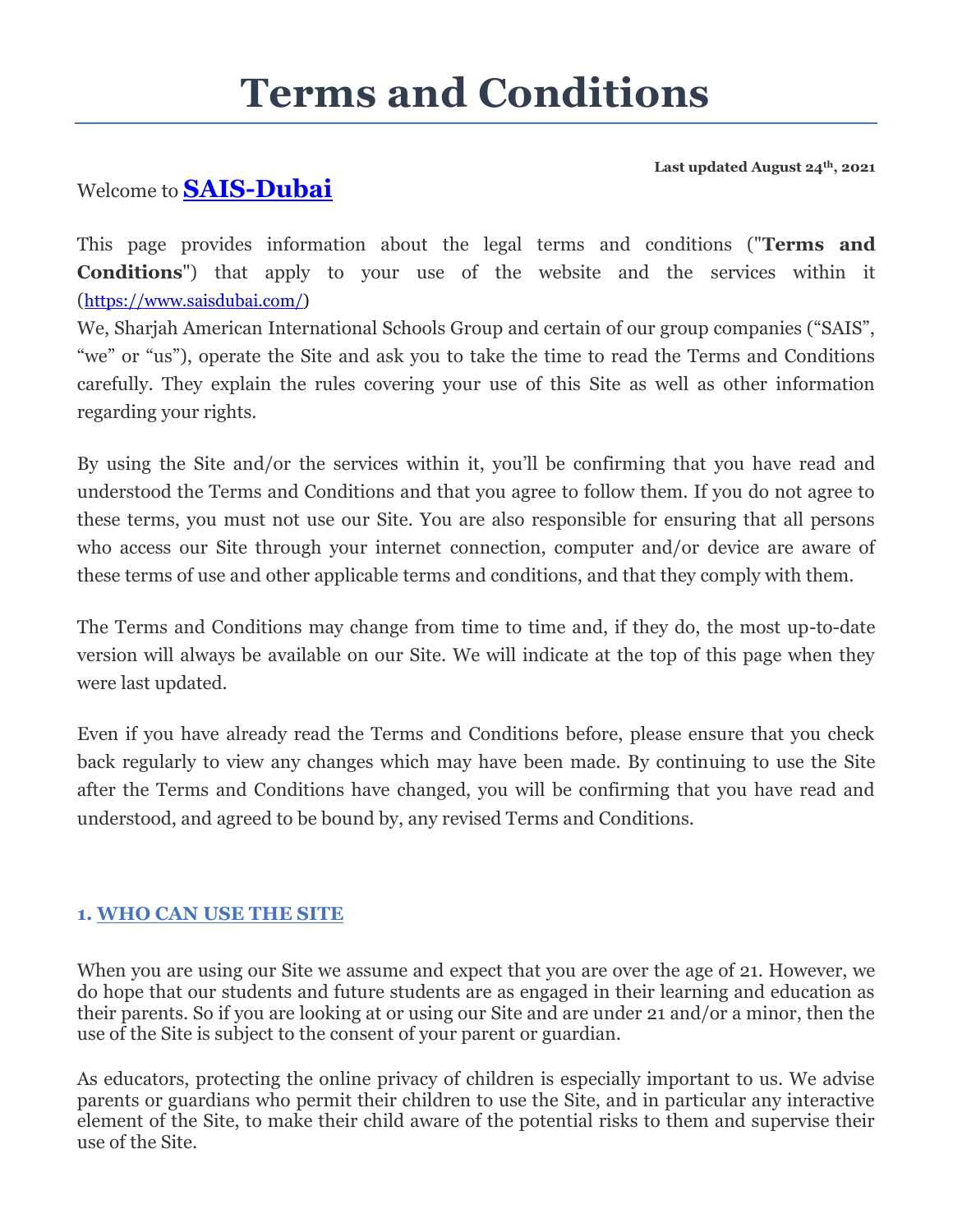# **2. USE OF THE SITE AND USER CODE OF CONDUCT**

We want all our users to be able to feel safe and at ease whilst using our Site. The best way to make sure this happens is to follow the Terms and Conditions.

You may only use the Site lawfully, for personal (non-commercial) purposes and in a manner that does not damage the Site or infringe the intellectual property or other rights of any person, firm or company.

You may download and store one copy of any page or other element of the content of the Site, and may make one printed copy, for your personal (non-commercial) use only, but you must not distribute any content to other people or delete or change any copyright, trademark, intellectual property right or other proprietary notices. If you wish to make further copies of any content, or to distribute copies of any content to other people, you must first obtain our written permission. You can do this via the Contact Us section of this Site.

You agree that in using the Site (or any part thereof) or the content, you will not attempt to gain unauthorized access to any part or component of the Site or the content, the server on which the Site is stored or any server, computer or database connected to the Site.

You must not place or transmit false or misleading information on or through this Site or input or upload to this Site any information that contains malware, viruses, Trojan horses, worms, time bombs or other computer programming routines that are intended to damage, interfere with, intercept or expropriate any system or this Site. You must not attack our Site via a denialof-service attack or a distributed denial-of service attack nor launch any form of cyber-attacks against our Site or its supporting infrastructure. We will report any breach of this provision to the relevant law enforcement authorities and we will co-operate with those authorities by disclosing your identity to them. In the event of such breaches, your right to use our Site will cease immediately.

We ask that in using this Site you show respect for SAIS, other users and their safety, and the property of others. You agree:

to behave in a respectful way to all other users;

 not to post or otherwise make available content which is, in our view, likely to impair others' enjoyment of this Site;

- to keep your information accurate and up-to-date;
- not to breach the law or encourage a breach of the law;

 to protect your account information and not share your passwords or let anyone else access your account, or do anything else that might jeopardize the security of your account. Any activities performed using your account shall be attributed to you. If you know or suspect that anyone other than you knows your user account information or password, you agree to promptly notify us by contacting us;

 not to post (or otherwise make available content) or take any action which is, in our view, abusive; offensive; defamatory; discriminatory; obscene; pornographic or of a sexual nature; illegal; hateful; demeaning; threatening; intimidating; contains graphic or gratuitous violence; in breach or violation of the law or the privacy, confidentiality or other third party rights; or is otherwise unacceptable;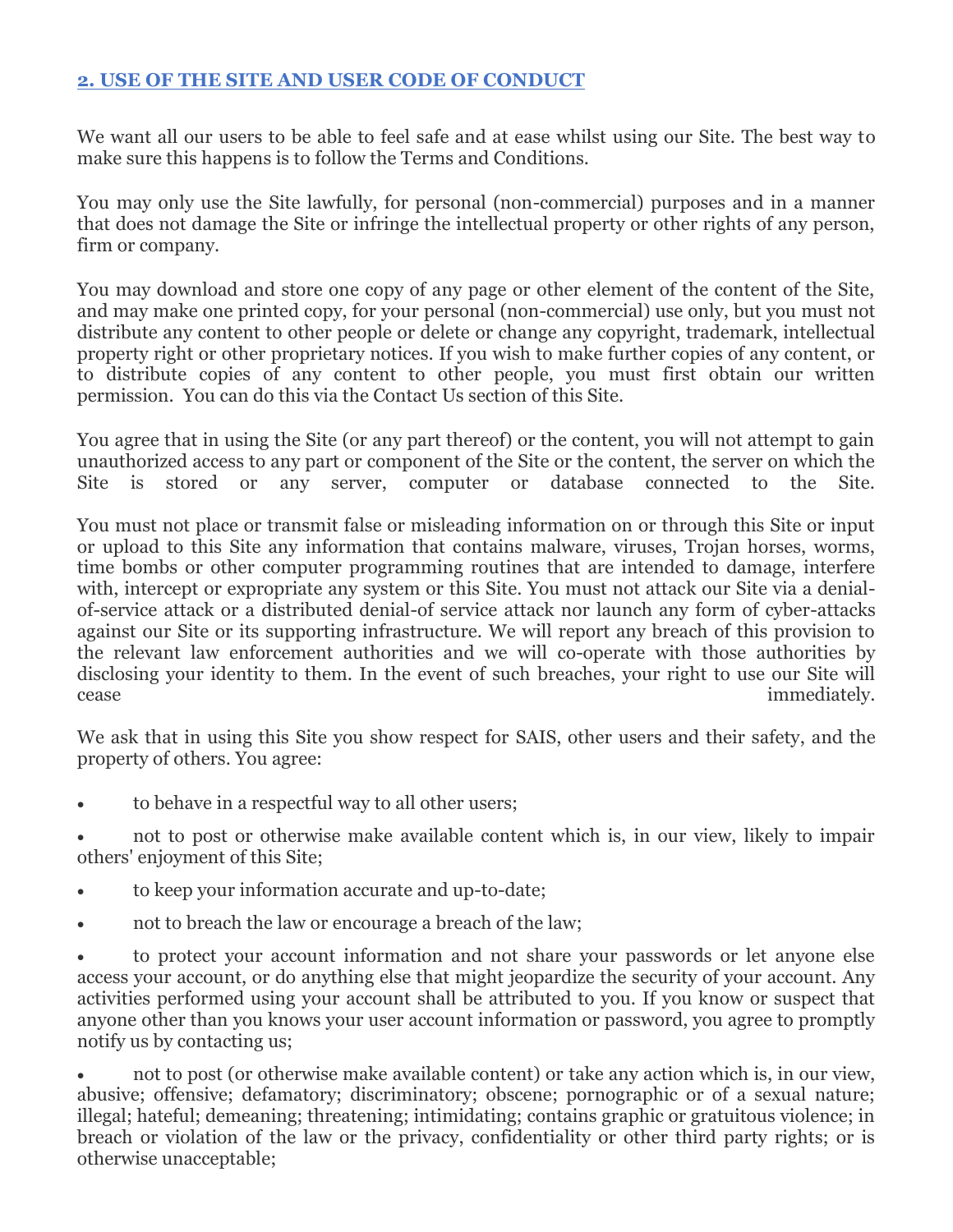not to behave in a way which is threatening, intimidating, harassing or bullying, offensive, abusive, defamatory, discriminatory or demeaning;

not to stalk or violate the rights of others including individuals' privacy rights;

 not to indulge in any unlawful, misleading, malicious, or illegal activities on the Site or platform, including but not limited to hacking or performing malicious activities that can impact the Site, platform or its data in any way;

 not to solicit login information from anyone else, register or access the Site as or on behalf of anyone else, impersonate anyone else, seek to take on a false identity or misrepresent yourself, your identity or your age;

 not to collect users' information, or otherwise access the Site, using automated means (such as harvesting bots, robots, spiders, or scrapers) without our permission;

 not to post, share or otherwise make available content containing information that is confidential to any other person, including but not limited to financial information (such as account, credit or debit card details) or information which identifies an individual personally or is capable of identifying an individual personally (such as names, phone numbers, email addresses or postal addresses);

 to respect information you obtain on our Site and use it only in accordance with this User Code of Conduct and our Terms and Conditions;

not to place or transmit false or misleading information on or through the Site;

 not to advertise, promote or endorse any goods or services, send or otherwise post unauthorized commercial communications to users (such as spam); and

 not use our Site to send any chain letters, junk mail, 'spamming' material or any other form of of bulk communication.

We may investigate any potential or reported breach of the Terms and Conditions or complaints and take any action that we deem appropriate (which may include, without limitation, removing any of your information, issuing warnings, suspending, restricting or terminating your access to and/or removing any content or User Content from the Site).

You agree that we may terminate or suspend your use of the Site at any time, for any or no reason and without any notice, even if we continue to allow others to use it. You agree that we will not be liable to you for any loss caused by termination or suspension of your access to the Site.

Users are encouraged to notify SAIS of any user behavior or User Content that violates the Terms and Conditions, including but not limited to the User Code of Conduct. If you wish to complain about content uploaded by or the behavior of other users, please contact us via the Contact Us section of this Site.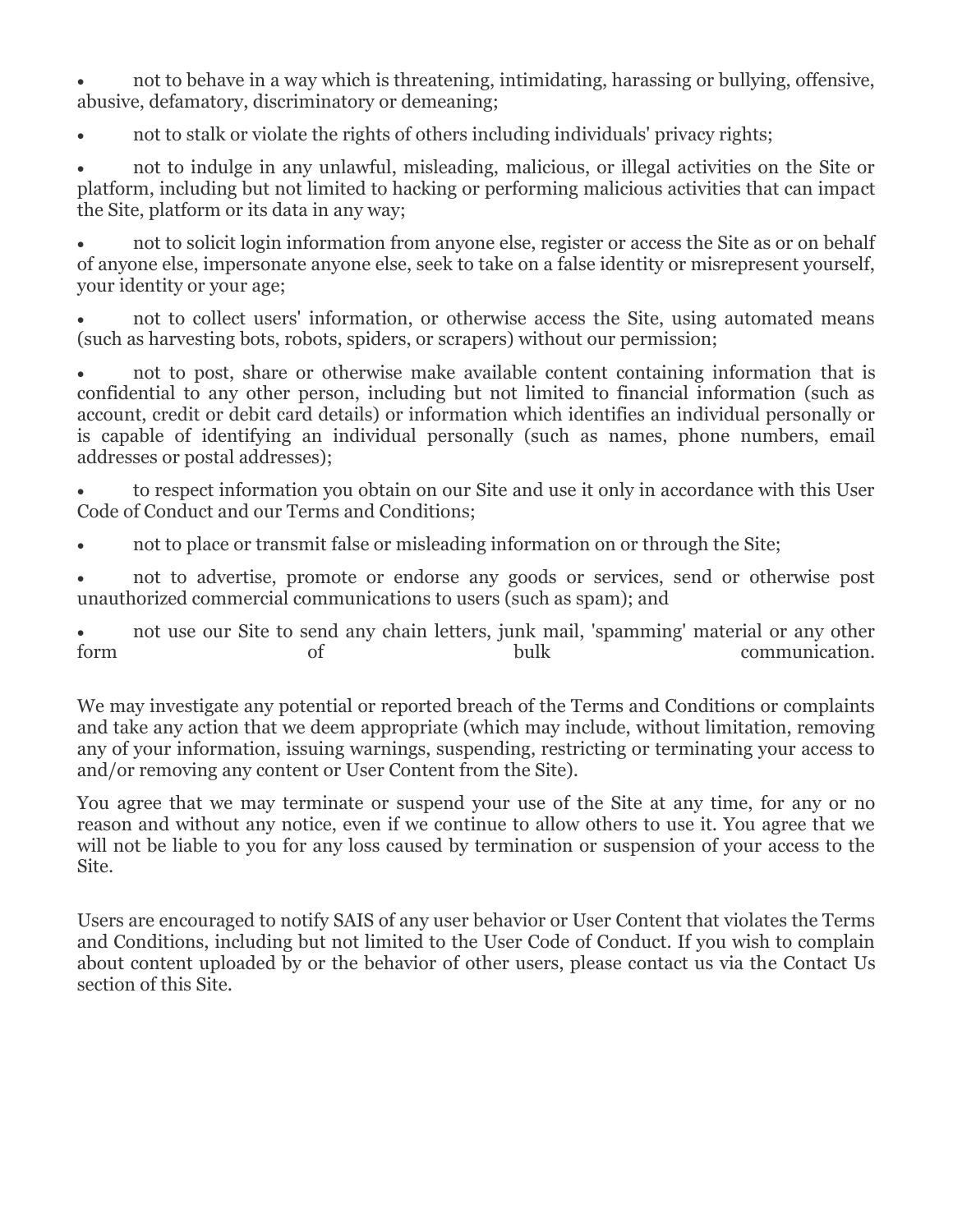#### **3. USER-GENERATED CONTENT**

This Site may also contain an opportunity for users to comment on, upload documents or share information, materials, content, articles and posts on the Site ("User Content"). User Content is not verified by us and the views expressed by users on our Site do not represent our views or values.

Any User Content that is not your personal information will be considered non-confidential and non-proprietary. So long as the User Content remains on our Site you are required to grant us and other users of our Site a non-exclusive, transferable, sub-licensable, royalty-free, worldwide license to use, store, copy, distribute, modify, make derivative works from and disclose to third parties any such material and content for any purpose.

You confirm that all information and details provided by you to us are true, accurate and up to date in all respects and at all times and that you will comply with the obligations set out in the Terms and Conditions. You are solely responsible for securing and backing up your content.

You further confirm that in relation to any User Content submitted to the Site, you have the right to submit such User Content and have obtained all necessary licenses and/or approvals to do so. You acknowledge that you are responsible for the User Content that you share or post and that whilst we keep an eye on User Content, we may not check such User Content before it is published.

We reserve the right to remove or block access to any User Content at any time. For example, we may do this where we believe that someone has breached the Terms and Conditions or broken the law (e.g. infringed a third party's intellectual property rights or breached a duty of confidentiality). We bear no liability in respect of any loss or damage suffered as a result of any of these actions. We also have the right to disclose your identity to any third party who is claiming that any User Content posted or uploaded by you to our Site constitutes a violation of their intellectual property rights, their right to privacy, or any other rights afforded to them under applicable laws.

User Content may be information that is accessible to other users, so we advise you to think carefully before choosing to share any personal information on the interactive parts of our Site. It may be accessed by any person using the web in any part of the world and/or may be found using independent search engines. So, if you choose to post information to the interactive parts of our Site, please be aware that you do so at your own risk and that it will not be protected by SAIS.

#### **4. THIRD PARTY CONTENT**

This Site may contain some content which does not come from us, whether such content is posted by users or otherwise comes from anyone other than us (together, "Third Party Content").

Whilst we try to keep an eye on it, Third Party Content is not approved by SAIS, and we have no obligation to police it. Personal views or opinions expressed in such Third-Party Content may not represent the views of SAIS and does not constitute a recommendation, endorsement or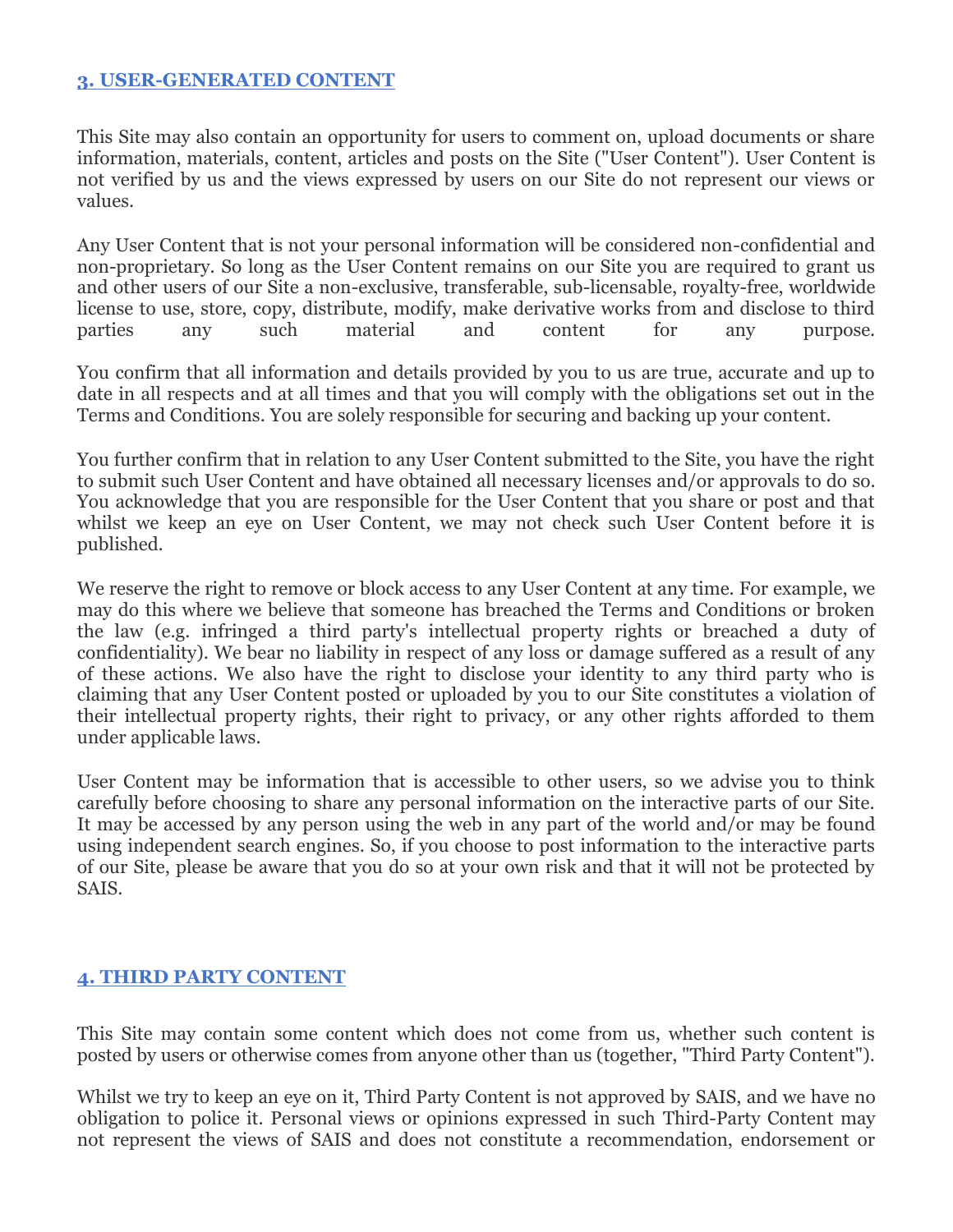guarantee by us of quality or accuracy. We shall not be responsible or liable for any Third-Party Content or for the consequences of the use of it.

If you have any concerns about content appearing on this Site, please contact us via the Contact Us section of this Site. We reserve the right to remove Third Party Content from the Site with or without notice.

#### **5. LINKS TO OTHER SITES**

The Site provides convenient links to other SAIS websites, such as our schools. The Site may also contain links to other third-party websites, platforms, resources, and partners. Whilst we hope you find them useful; we cannot endorse them, or their content and we reserve the right to remove a link at any time.

If you choose to access any of these links, you will be leaving our Site. We of course hope you come back and visit us again. As you go, you should be aware that we do not have any control over these third parties. We are not responsible or liable for the content, advertising, or information available from them, or for any dealings or disputes that you may have in relation to (or any loss or damage that may be suffered as a result of) your use of their websites, platforms, offerings, or resources.

We encourage you to review the terms and conditions and privacy policy on any new website or platform you may choose to access because our Terms and Conditions and Privacy Policy will no longer be applicable.

We would be delighted if you want to link to our Site homepage, provided you do so in a way that is fair and legal and does not damage our reputation or take advantage of it. You must not establish a link in such a way as to suggest any form of association, approval or endorsement on our part where none exists. You must not establish a link to our Site in any website that is not owned by you. Our Site must not be framed on any other website, nor may you create a link to any part of our Site other than the homepage. You will need our express permission if you wish to create a link that indicates any form of association, approval or endorsement from us. You can ask us through the Contact Us section of the Site. We do reserve the right to withdraw linking permission for any reason without notice.

# **6. POP UPS**

When using our Site, you may receive a pop-up window. We do not mean to surprise you. They may be for things like updates, competition entry forms and questionnaires to help us improve our service to you. Pop-up boxes from us are clearly marked with a heading from us.

You might also get pop-up windows from third parties. These may appear due to software you have installed, deliberately or unknowingly, on your computer and/or device. Unfortunately, we cannot control these pop-up boxes because they have not come from us, and we certainly do not endorse any website, platform or product that comes from these third parties.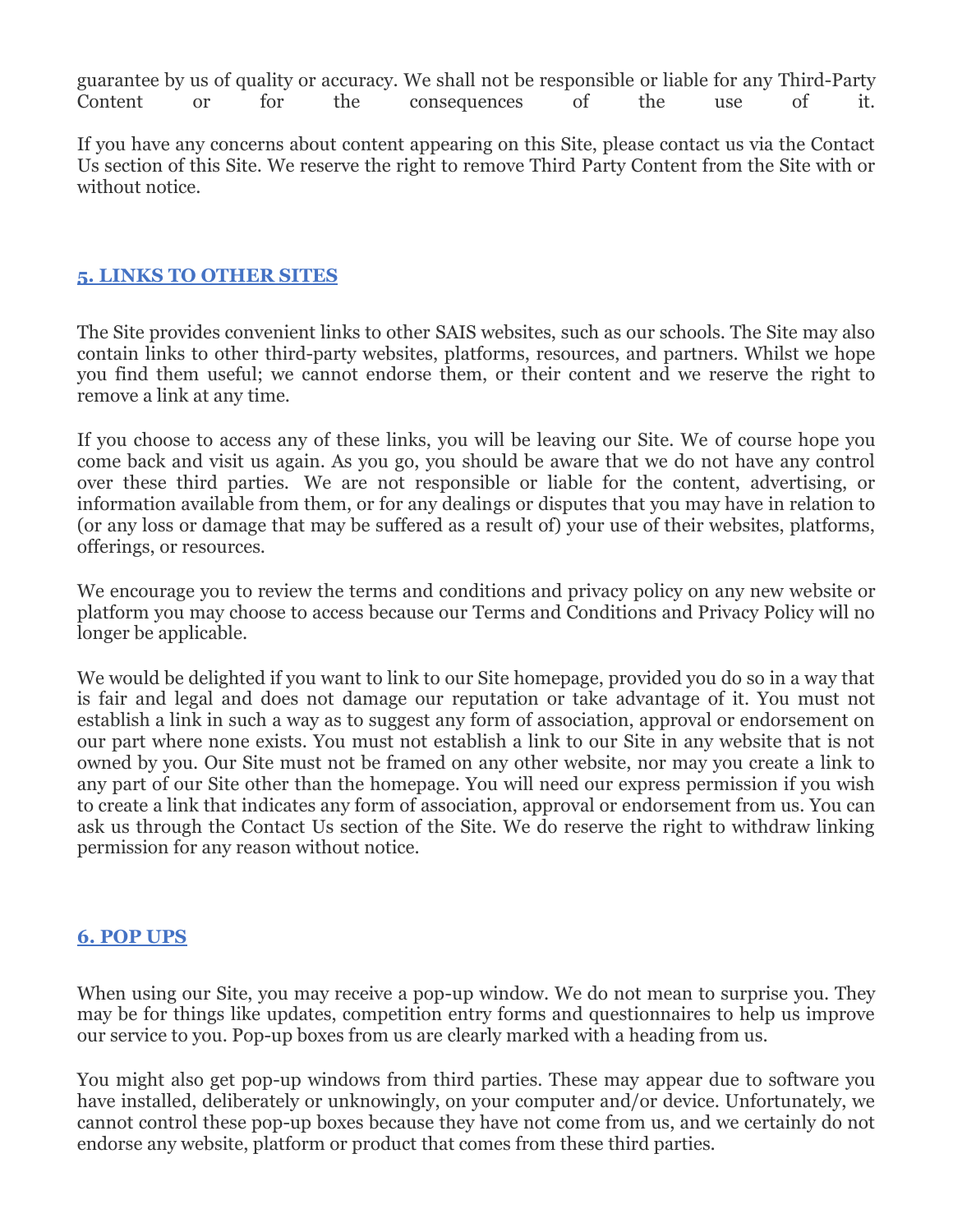#### **7. INTELLECTUAL PROPERTY**

We are the owner or licensee of all intellectual property rights in and on our Site and all materials published on it (including, without limitation, the organization and lay-out of the Site; underlying software of the Site; logos, text, graphics, audio, video or image files, content, software, applications and information displayed on or available from the Site; and all copyrights, trade mark rights, design rights and other intellectual property rights in the Site and materials) (together, the "Proprietary Content"). Those rights are protected by laws and treaties around the world. All such rights are reserved.

By using the Site you are agreeing that Proprietary Content is available for personal use only and that you will not copy, reproduce, modify, publish, distribute, or dispose of in any manner, any Proprietary Content belonging to us. For the avoidance of doubt, neither SAIS nor any other SAIS company name, trademark, logo, design, or other intellectual property right may be used or copied in any manner.

Our status (and that of any identified contributors) as the authors of content on our Site must always be acknowledged. You must not use any part of the content on our Site for commercial purposes without obtaining a license to do so from us or our licensors. If you wish to quote our content, you are welcome to contact us to make arrangements to use the content in context and accurately.

Without prejudice to any other right or remedy afforded to us under applicable laws, if you print off, copy or download any part of our Site in breach of the Terms and Conditions, your right to use our Site will cease immediately and you must, at our option, return or destroy any copies of the materials you have made.

#### **8. ACCESSIBILITY**

If you have trouble using our Site with certain web browsers or other software or if you want to let us know how we can improve accessibility, please contact us via the Contact Us section of this Site. Your feedback and suggestions will help us to improve our service to you.

# **9. SITE INFORMATION AND DOWNTIME**

Please note that we may make changes to the Site, its functions and services from time to time.

We do not guarantee that our Site and/or services, or any content on the Site, will always be available or be uninterrupted. The Site and/or services may be suspended, withdrawn, restricted, or unavailable due to maintenance, business, operational or other reasons. Where this happens, we apologise for any inconvenience caused. However, we are not liable for any loss, damages or inconvenience resulting from such unavailability.

We take care in seeking to present accurate, transparent and useful information to you. However, there may be content on the Site that is not generated by us, for example Third Party Content and User Content, as described above. This may mean that some information might be out of date, incomplete, contain some errors or be in some way unreliable. Just to be sure,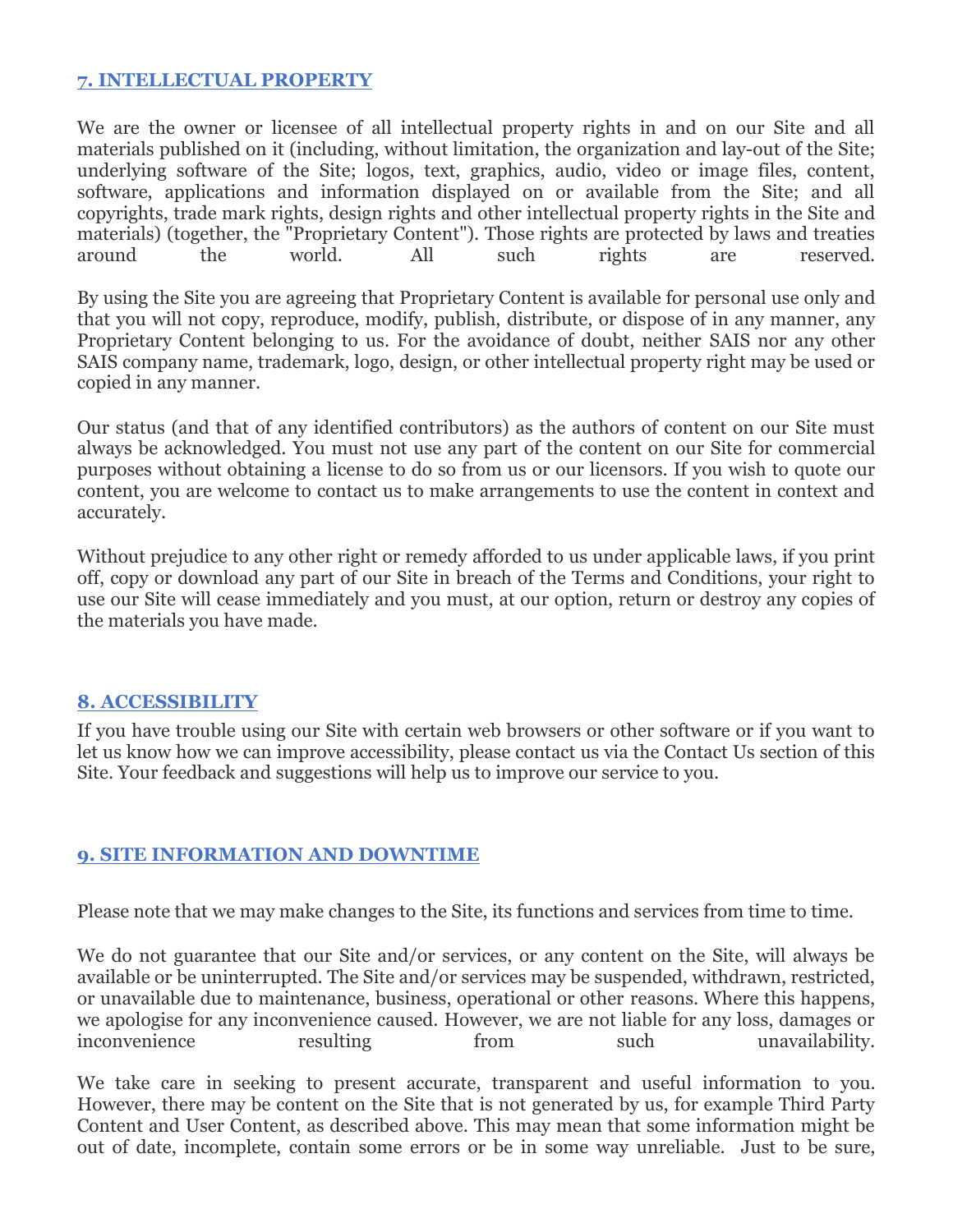please check any information obtained from this Site and/or the services before acting upon it in any way.

# **10. LIABILITY AND INDEMNITY**

The Site and its contents are provided "AS IS" and as a convenience and for general information purposes only. Commentary and other content posted on the Site are not intended to amount to advice on which reliance should be placed. Therefore, although we make reasonable efforts in the preparation of the Site and the content, we make no representations, warranties or guarantees, whether express or implied, that it will always be available, that it will be free from errors, bugs, viruses, or malware or that the content is accurate or up to date (and any reliance placed on the content is entirely at your own risk). You are also responsible for configuring your information technology, computer and/or device programs, and platform to access our Site. You should use your own anti-virus/ anti-malware and/or other protection software.

We cannot take responsibility or liability for the conduct of any person or third party who uses our Site. In addition, SAIS is not responsible or liable for any loss or damage suffered because of the use of the Site, including but not limited to because of viruses, malware, or other attacks. If you have a claim against another user of the Site arising out of that user's use of the Site or the content, you agree to pursue such right, claim or action independently of and without recourse to us.

If you are a consumer, please note that we only provide our Site for private use. You agree not to use our Site for any commercial or business purposes, and we have no liability to you for any loss of profit, loss of business, business interruption, or loss of business opportunity. We will not be liable for damage that you could have avoided by following our advice to apply an update offered to you free of charge or for damage that was caused by you failing to correctly follow installation instructions or to have in place the minimum system requirements advised by us.

If you are not a consumer, we exclude all implied conditions, warranties, representations or other terms that may apply to our Site or any content on it. We will not be liable to you for any loss or damage, whether in contract, tort (including negligence), breach of statutory duty, or otherwise, even if foreseeable, arising under or in connection with the use of, or inability to use, our Site, or use of or reliance on any content displayed on our Site. In particular, we will not be liable for loss of profits, sales, business, or revenue; business interruption; loss of anticipated savings; loss of business opportunity, goodwill or reputation; or any indirect or consequential loss damage.

We exclude all liability to any person for any loss or damage caused by any errors or omissions, whether such errors or omissions result from negligence, accident or any other cause. However, we do not exclude or limit in any way our liability to you where it would be unlawful to do so. This includes liability for death or personal injury and for fraud or fraudulent misrepresentation.

To the extent possible under applicable law we exclude all express and implied warranties, terms or conditions not stated herein, which might otherwise arise, in contract, tort (including negligence) or on any other basis, as a result of your access to or use of the Site or the content.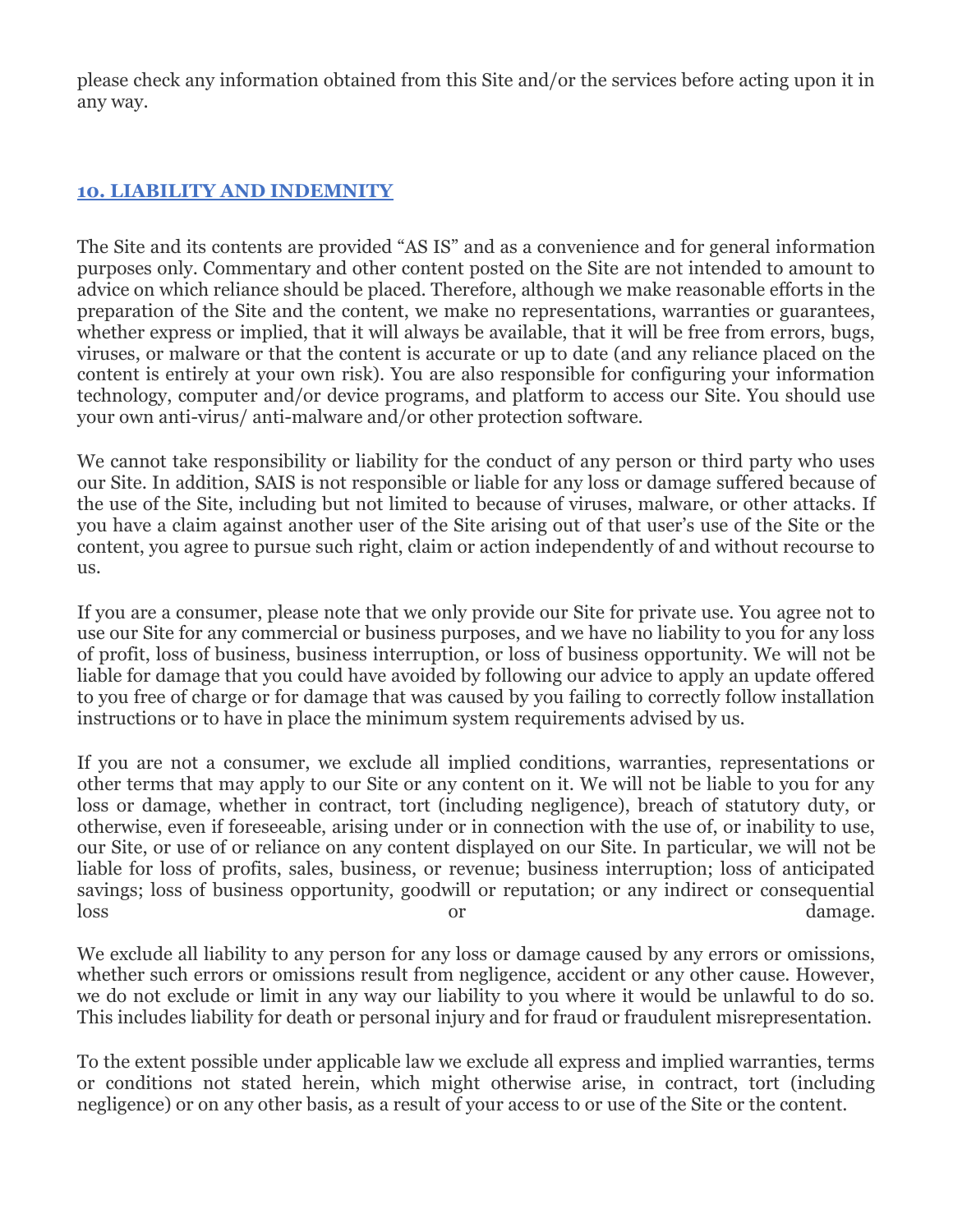In using this Site you agree to indemnify and hold harmless SAIS and all other SAIS group companies, their subsidiaries and holding companies, the subsidiaries of their holding companies and each of their respective officers, directors, shareholders, employees, representatives and agents in full, against any claims from other persons, firms and companies, and any associated losses, liabilities, damages or costs of any kind, that may arise as a result of your use of the Site and content (including any breach or suspected breach of the Terms and Conditions), your violation of any law or the rights of a third party, or our publishing of your posted materials or User Content, except to the extent that they are caused by our editing of your materials.

#### **11. DISPUTES**

The Terms and Conditions and any dispute or claim in relation to them (including noncontractual disputes or claims) are governed by DIFC law.

You agree to use the Site (or any part of it) in accordance with all applicable laws relevant to the location (jurisdiction) from which you access the Site. If we wish to raise a dispute or claim, we reserve the right to bring proceedings in the courts in any location (the DIFC courts, your country of residence or whichever forum) we feel is appropriate.

You agree that any dispute or claim you may wish to raise will be referred to and finally resolved by arbitration under the arbitration rules of the DIFC-LCIA Arbitration Centre, which rules are deemed to be incorporated by reference into this paragraph. The number of arbitrators shall be one. The seat, or legal place, of arbitration shall be Dubai, UAE. The language to be used in the arbitration shall be English.

We always recommend that you seek local legal advice, however, please speak to us first if you have any concerns to see if they can be resolved.

#### **12. GENERAL**

If any of these terms are deemed invalid or unenforceable for any reason (including, but not limited to the exclusions and limitations set out above), then the remaining terms will continue to apply.

Unless we otherwise expressly agree in writing, the Terms and Conditions constitute the entire agreement between you and us with respect to your use of the Site and the content and, supersede all discussions, communications, conversations, and agreements concerning the subject matter hereof.

If we fail to insist that you perform any of your obligations under the Terms and Conditions, or if we do not enforce our rights against you, or if we delay in doing so, that will not mean that we have waived our rights against you and will not mean that you do not have to comply with those obligations. If we do waive a default by you, we will only do so in writing, and that will not mean that we will automatically waive any later default by you.